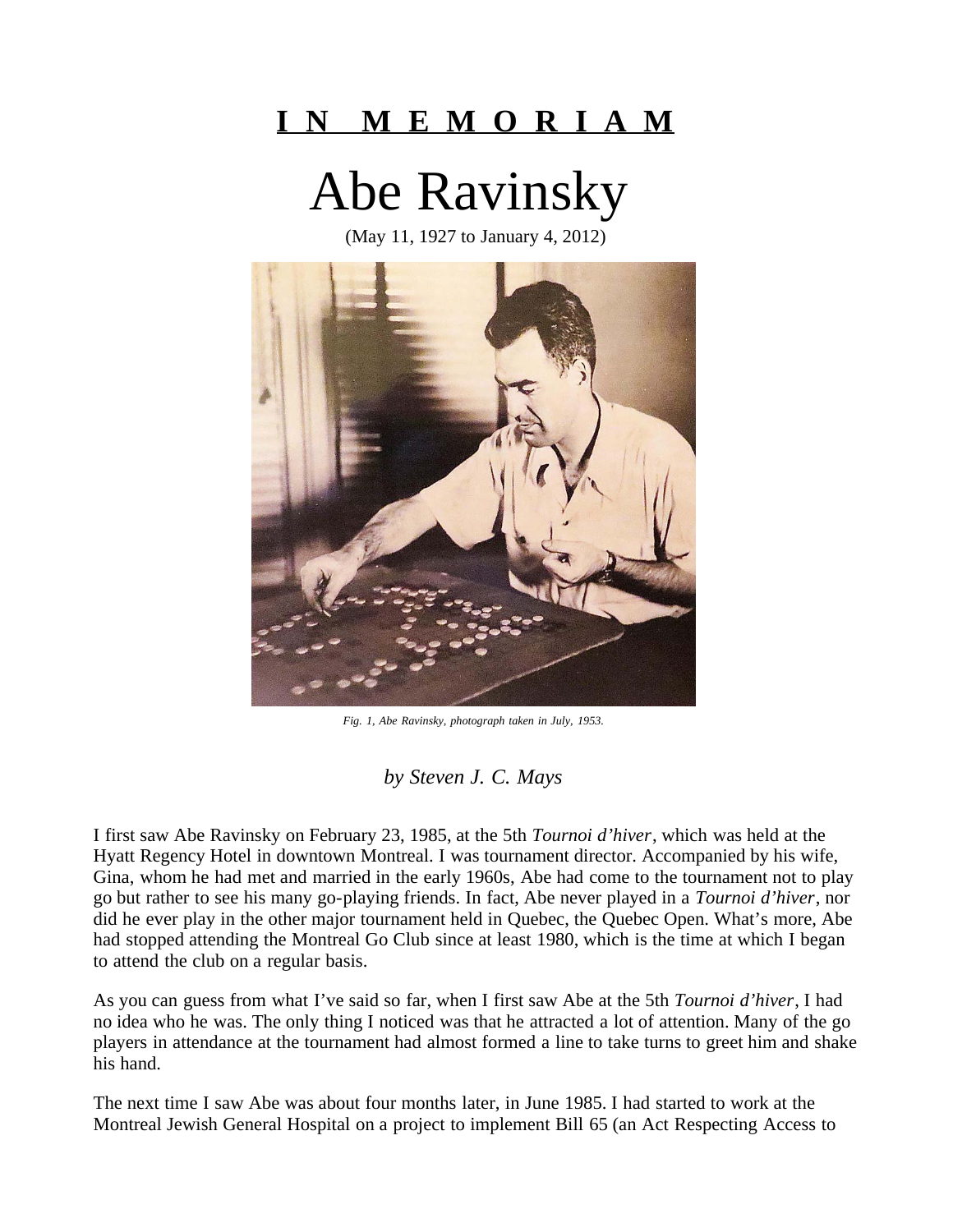Documents Held by Public Bodies and the Protection of Personal Information). I was having lunch in the hospital's cafeteria when I spotted Abe several tables away. Abe was an employee of the hospital since the late 50s and he worked in the Cardiology department as a technician. I immediately went over to his table, introduced myself, and reminded him that we had met at the *Tournoi d'hiver* a few months earlier (actually, I'm not sure he needed to be reminded). This was the beginning of a long and cherished friendship with Abe Ravinsky.

During the year that I worked at the Jewish General, Abe and I often had lunch together in the hospital's cafeteria; and after work, we occasionally played a game or two of go at his place, which was conveniently located near the hospital.

After my work at the hospital was over, Abe and I continued to see each other on a regular basis to play go, but these games were always played at his place. I often tried to persuade him to visit the go club, but nothing ever came of these efforts. Abe was well into his 50s at that time, and I guess the thought of travelling downtown, where the club was located, after a full day's work at the hospital was just too much for him to contemplate.

It was during this period that Abe started to tell me stories about the early days of go in Montreal. These stories related to events that occurred in the late 40s as well as those that occurred in the 50s, 60s, and 70s. Actually, the word *story* might not be entirely appropriate. Perhaps the right word to use, or the word that would come the closest to describing the nature of Abe's stories, would probably be the word *anecdote*.

One such anecdote, for example, concerns the way in which Abe obtained a copy of the book *The A B C of Go* (published in Yokohama, 1910) by Walter de Havilland. (This anecdote was not related in my article *A History of Go in Montreal*, of which more will be said later.) You will recall that in the 1950s, go books in English, or in any other non-Asian language for that matter, were exceedingly rare, if not entirely non-existent. Abe remembered the astonishment he felt as well as the excitement when one day he came across an advertisement in a magazine on this book, *The A B C of Go* (unfortunately, Abe could not remember the name of the magazine in which the advertisement appeared). In any event, he gladly sent away for a copy of the book, which he received a few weeks later in the return mail. In the package, the author had written a short letter to Abe telling him that he may not be familiar with who he (the author) is but that Abe would probably be more familiar with the identity of his two grown-up daughters: Joan Fontaine and Olivia the Havilland. That's right, his two daughters were none other than two of Hollywood's leading ladies of the silver screen (both of whom, by the way, were born in Tokyo, a fact that is not well known by many). Sadly, Abe lost the letter de Havilland had sent him with the book. (Incidentally, Walter de Havilland had family connections with the better known Geoffrey de Havilland of British aircraft-building fame.)

(You may obtain more information on this rare book and its author by visiting my personal Web site [\(http://pages.videotron.com/steven/abcofgo.htm\).](http://pages.videotron.com/steven/abcofgo.htm) This link will open the Web page where you can read a book review of *The A B C of Go* as well as a brief biographical outline of the life of Walter de Havilland. You may obtain a copy of this Web page in a PDF format at the Web site of the *[Association québécoise des joueurs de go](http://www.fqjr.qc.ca/go/index.php)* (AQJG) or at the Web site of the [Canadian Go Association](http://go-canada.org/) (CGA). Because both the AQJG and the CGA have been known to re-organize their Web sites from time to time, clicking on either one of these two links will open the home page of the association that is connected to the link you selected. Once at the home page, you will need to look around for the precise location where the association you selected might keep its publications. No doubt, looking for a heading containing the word *Publication* or the word *Document* or *Documentation* would be a good start.)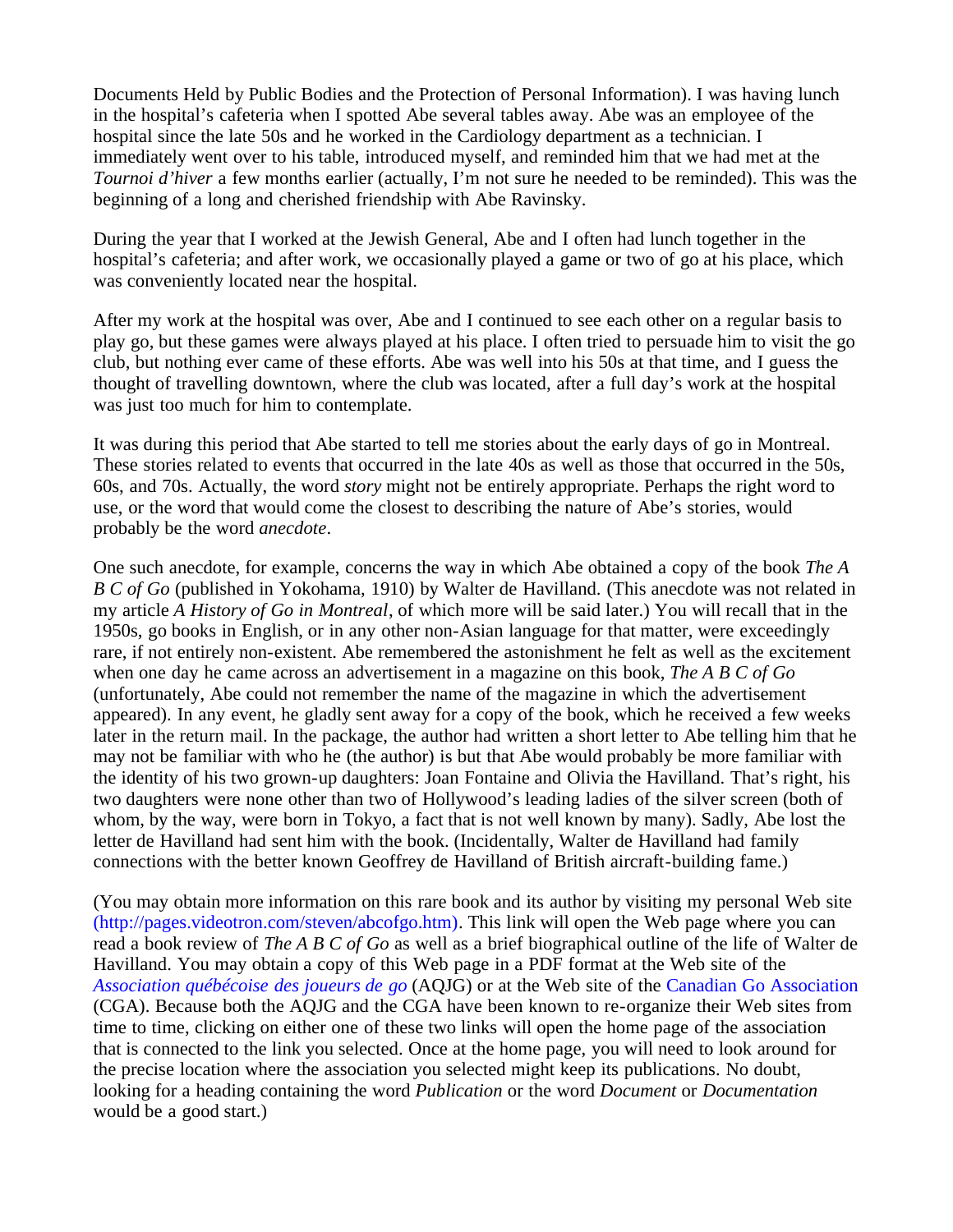To resume my narrative, it was also during this period, the period in which I was finding out about the early days of go in Montreal, that Abe provided me with a few photographs of the principle go personalities who figured prominently in Abe's anecdotes. (A copy of these photographs have been made and have been archived with the AQJG.)

In one of these photographs (see Fig. 2), we can form a good idea of the primitive conditions under which go was played in Montreal in those early years, conditions that would not have been that much different from those that were experienced elsewhere in the West during that same period. Notice the homemade quality of the go-ban (observe the rough edges), and notice also that Abe is not playing with stones but with buttons. That's right, buttons! These buttons were obtained from a local button manufacturer. They would have been withdrawn from the production process immediately after they had been cut off from the long plastic rods that they would have been part of, and just before they would have been drilled for holes (observe the sharp, angular edges of each individual stone).



*Fig. 2, Detail of the photograph in Fig. 1.*

These stories, or anecdotes, that Abe related, inspired me to write an article entitled *A History of Go in Montreal*, which I completed in November 1988 and which I then submitted to *Ranka Yearbook* for publication. (The article appeared in the 1989 edition of the yearbook, pp. 76-83). I felt that I was well placed to make sure that the history of the early beginnings of go in Montreal and the efforts made by pioneers like Abe would not be lost. You will find more information on the contribution made by Abe to the development of go in Montreal in this article. (You can find the PDF version of this article at the Web site of the AQJG or the CGA).

In addition to the anecdotes and the photographs, I also benefitted in other ways from my friendship with Abe. One of these ways was the gift he made me of the set of glass stones that once belonged to Marc Francoeur, another one of those early go players. (Parenthetically, I can claim the good fortune of having played with Marc at the Montreal Go Club in 1980 and 1981 when the club was located at the *CEGEP du Vieux-Montréal*. All together, we played four games on four separate occasions. He won the last three of those games even though he gave me a handicap of 6 and 7 stones in those games. I was a beginner at that time, about 14-kyu. Sadly, Marc passed away shortly afterward, dying prematurely in 1982.)

Finally, the last way in which I benefited from my friendship with Abe was through the gift he made me of the old go books he still had in his possession, books that have long been out of print but which have long been recognized as some of the great books on go that had ever been published in English. These books include *The A B C of Go* mentioned above (granted, this book is not one of the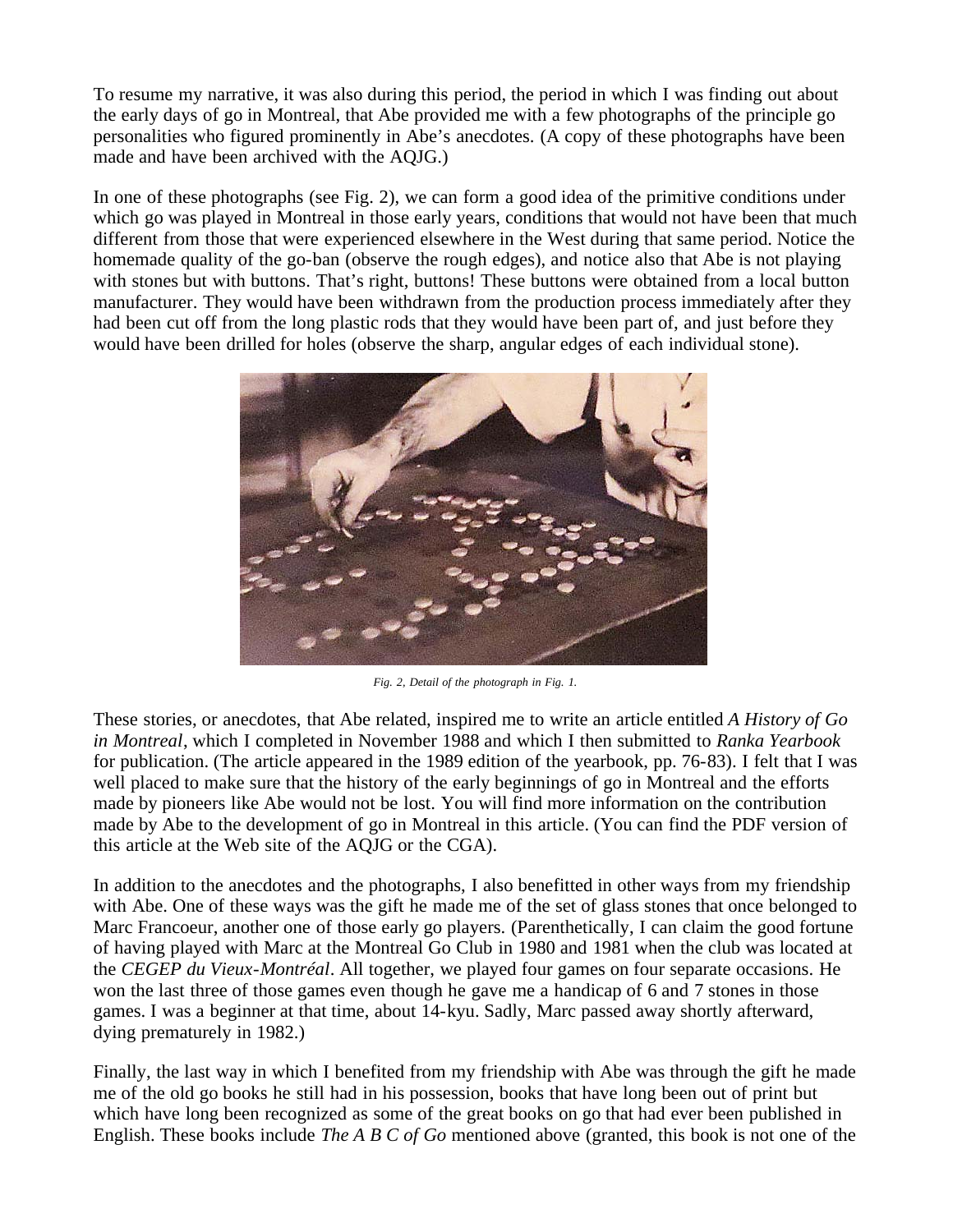great books on go, but the next two certainly are), the original edition of Kensaku Segoe's *Go Proverbs Illustrated* (1960), the edition that is cloth-bound, and finally, the book *The Vital Points of Go* by Kaku Takagawa, the flexicoil edition of 1958.

It was Abe's style to develop close personal relationships with his go friends. I believe he valued, even prized, the socializing aspects that could be developed through a game such as go. The example of Marc Francoeur, whom I mentioned above, is a good example. Marc and Abe often socialized together, along with their wives. By the way, Marc, who was a doctor in biochemistry at the *Hôtel-Dieu* Hospital, met Abe in the early- or mid-50s when Marc was a Ph.D. student at McGill University where Abe was working as a technician in one of the university's laboratories. At first, the two friends used to play chess. But not long after the beginning of their friendship, Abe taught Marc how to play go. We can only presume that Marc was completely won over to the game because I got to play with him some thirty-odd years later.

Some of the other players that Abe would call and invite to his place to play go included Willie Kralka, who has since passed away, maybe about seven or eight years ago (Willie was a player of my generation, so his death was also premature), and Brian Caulfield, who left Montreal in the mid-1990s to teach English in the Orient. There were also the Labelle brothers, André and Denis, both professors of mathematics. Denis Labelle even invited to Abe to his wedding, which took place in 1972. And there was also Khalid Benabdallah, another professor of mathematics. Of course, I mustn't forget to include myself in this group of visitors to Abe's place. André and Khalid, by the way, are still active players at the Montreal Go Club.

I believe that Abe viewed the go players of Montreal as belonging to a social community that shared more than simply a common interest; in other words, these players were more than merely a collection of strangers who met at a club. I say this because when I went to Abe's place to play go, I always sensed that there was more involved in these get-togethers than simply an opportunity for two people to play go. Abe was always keen on engaging his guests in conversation. Typically, after a couple of games, Abe would suggest a break. Refreshments would be served (Abe knew that I liked Pepsi, so he always made sure to have some extra cans of my favorite soda on hand in the fridge). Then, in a quiet and unsuspecting way, Abe would bring up a topic that had obtained some degree of public interest in the media, or he might engage his guest in conversation on an issue that Abe knew his guest had some degree of expertise or knowledge. If his efforts at sustaining a topic of conversation were successful, then the conversation would take on a life of its own. The conversation would follow a course of development that would make the topics that came under discussion as unpredictable in their variety as they would be far-reaching in their scope. I am not saying that Abe was consciously masterminding a process, not at all. Rather, Abe was simply using conversation as a means of broadening the relationship with the person whom he had invited to his place to play go.

As a go player, Abe was not particularly strong, he was about 3-kyu. He tended to play fast and to play by instinct. He was not prone by nature to spend much time analyzing delicate board situations, not even when these delicate board situations reached levels of critical importance. In other words, Abe was not the type of player who would agonize over a move. All in all, I sensed that for Abe goplaying had become a pastime, an occasion to socialize rather than an occasion to learn and improve. Abe was, at that time, what I have since become myself (although I still agonize over some moves). All together, we played a total of 320 games in 66 sessions, which turns out to be an average of 4.8 games per session. I often gave him handicaps (going as high as 8 stones), in fact, 266 (83.1%) of all our games were with handicaps. Finally, I won 186 (58.1%) of our games.

You are probably asking yourself the question, "Where does he get all this information on the 320 games he played with Abe, as well as the four games he played with Marc Francoeur?" Well, the